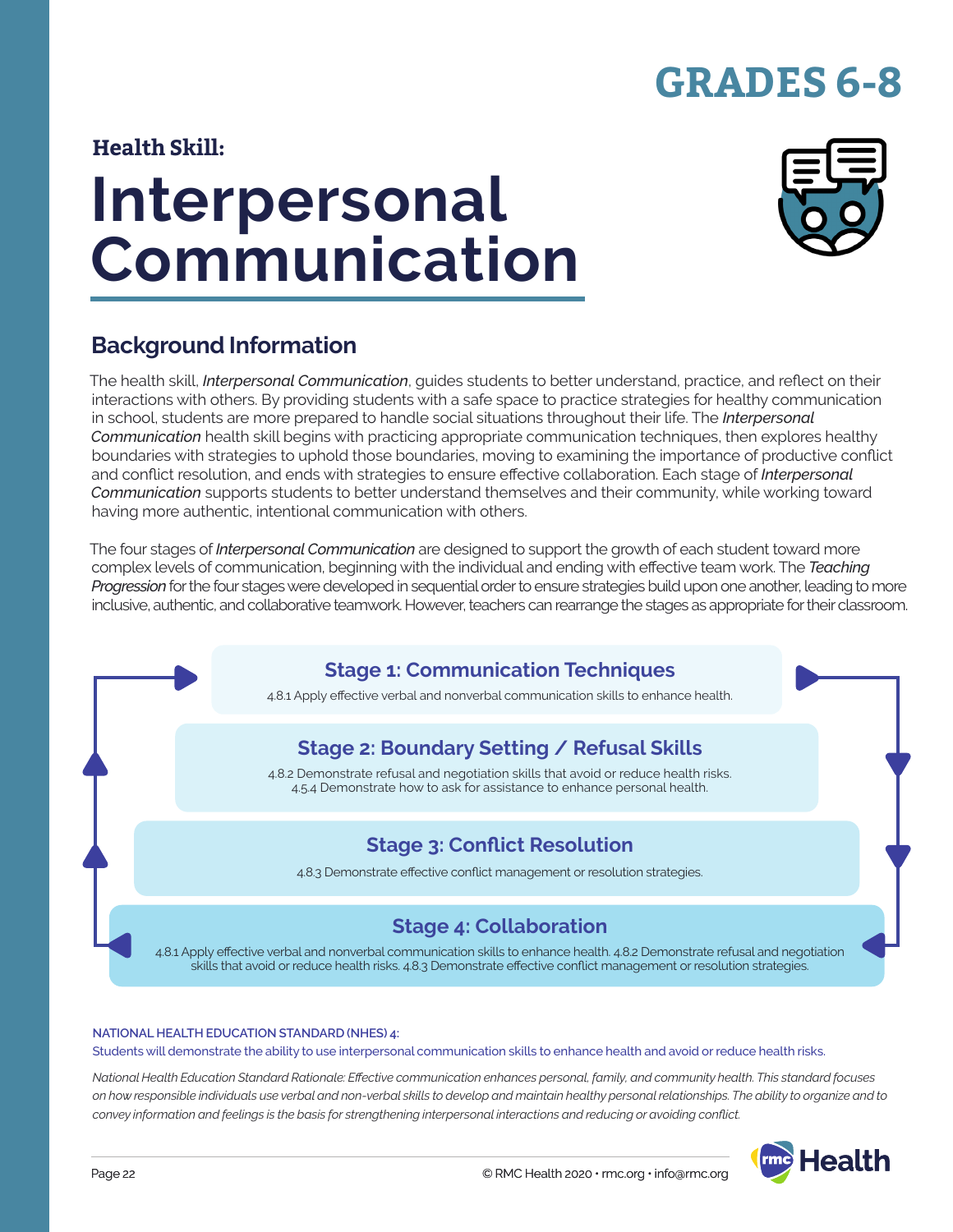

### **Grades 6-8 Framework**

In grades 6-8, students learn a variety of strategies to effectively communicate in a variety of modes. The graphic below outlines the strategies learned in each stage, beginning with Stage 1: Communication Techniques and ending with Stage 4: Collaboration. Teachers should use the strategies listed as a starting point and add strategies to meet the needs of their students.



#### **Notes on Grade Level Progression**

Activities, vocabulary, and language throughout the models are vertically aligned and build upon one another. If students require scaffolding refer to previous grade levels for additional ideas for activities and instruction that address gaps in student skills. For enrichment activities, look at higher grade levels in order to provide additional practice opportunities or for ideas on how to deepen understanding.

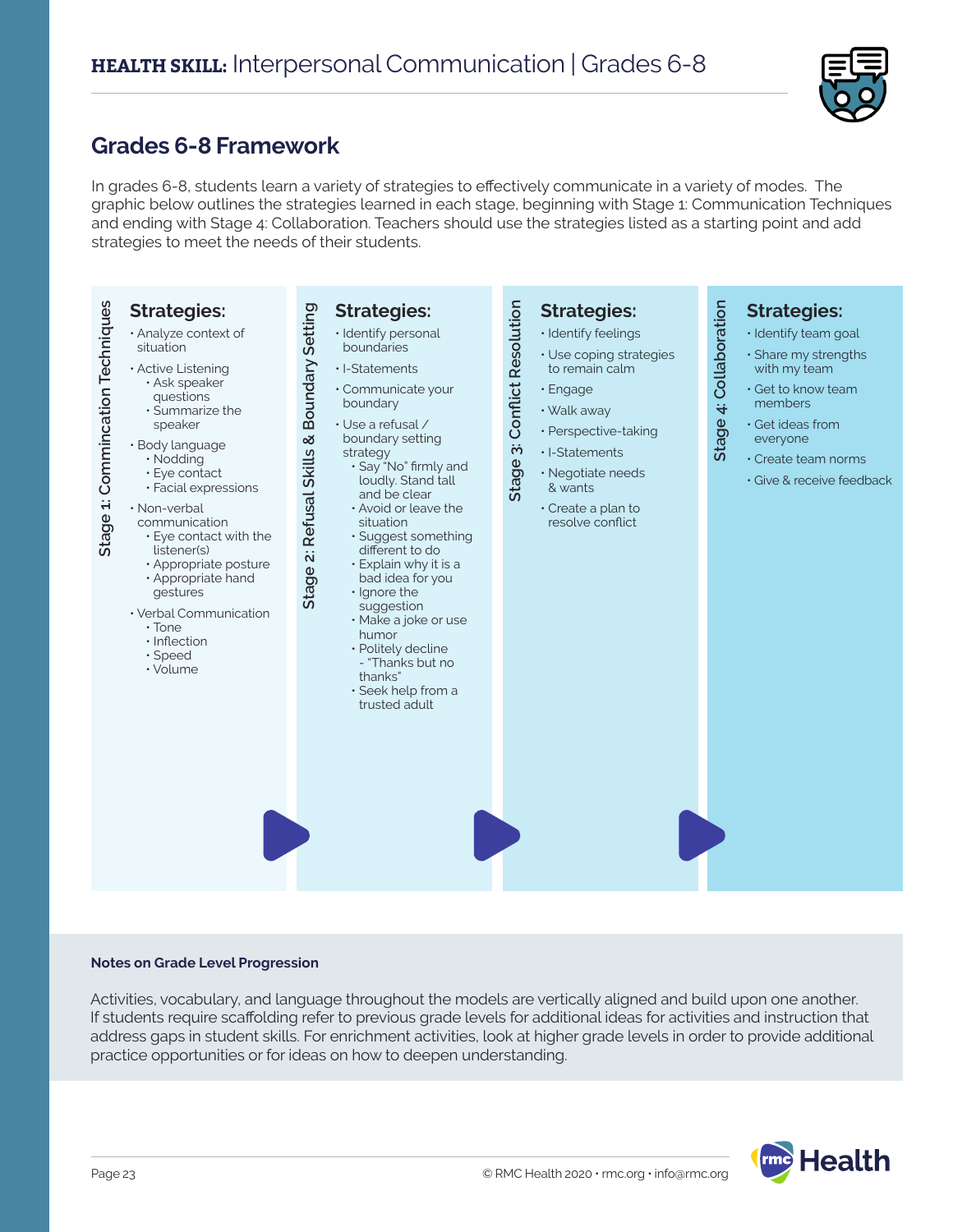

# **Stage 2: Refusal Skills & Boundary Setting**

The *Interpersonal Communication* health skill model continues with *Stage 2: Refusal Skills & Boundary Setting* to teach students to advocate for themselves and set appropriate, healthy boundaries in relationships. The strategies used in *Stage 2: Refusal Skills & Boundary Setting* are designed to help students practice using a strong voice and safe strategies when they face pressure to do things that feel unsafe or unhealthy for them. By the end of *Stage 2: Refusal Skills & Boundary Setting*, students in all grade-levels will have foundational strategies for saying *no* in high pressure social situations and maintain healthy boundaries. Students who master these techniques will be better equipped to follow through on healthy decisions in relationships and set appropriate boundaries to feel safe and comfortable with others.



### **Grades 6-8 Framework**

Students in grades 6-8 often face immense peer pressure that can lead to unhealthy decision-making. Learning strategies to uphold healthy decisions and set healthy boundaries are essential for middle school-aged students to thrive and live healthy, safe lives. There is a need to explicitly provide students with language, techniques, and effective refusal skills as well as provide a space for students to practice these strategies with others. The strategies provided in this model help students explore different options for saying *no* to their peers. By the end of *Stage 2: Refusal Skills and Boundary Setting*, students will be more confident in stating *no* and have effective strategies in high pressure situations to follow through on healthy choices. Throughout this stage, it is important for students to practice using strategies and verbalizing their boundaries in various role play scenarios. For more explicit instruction on decision-making, refer to *Decision-Making* for grades 6-8.

Mastery of *Stage 2: Refusal Skills & Boundary Setting* for grades 6-8 means students are able to analyze a situation where they are being pressured to cross a personal boundary, explain their boundaries to others, and use effective strategies for upholding their boundaries.

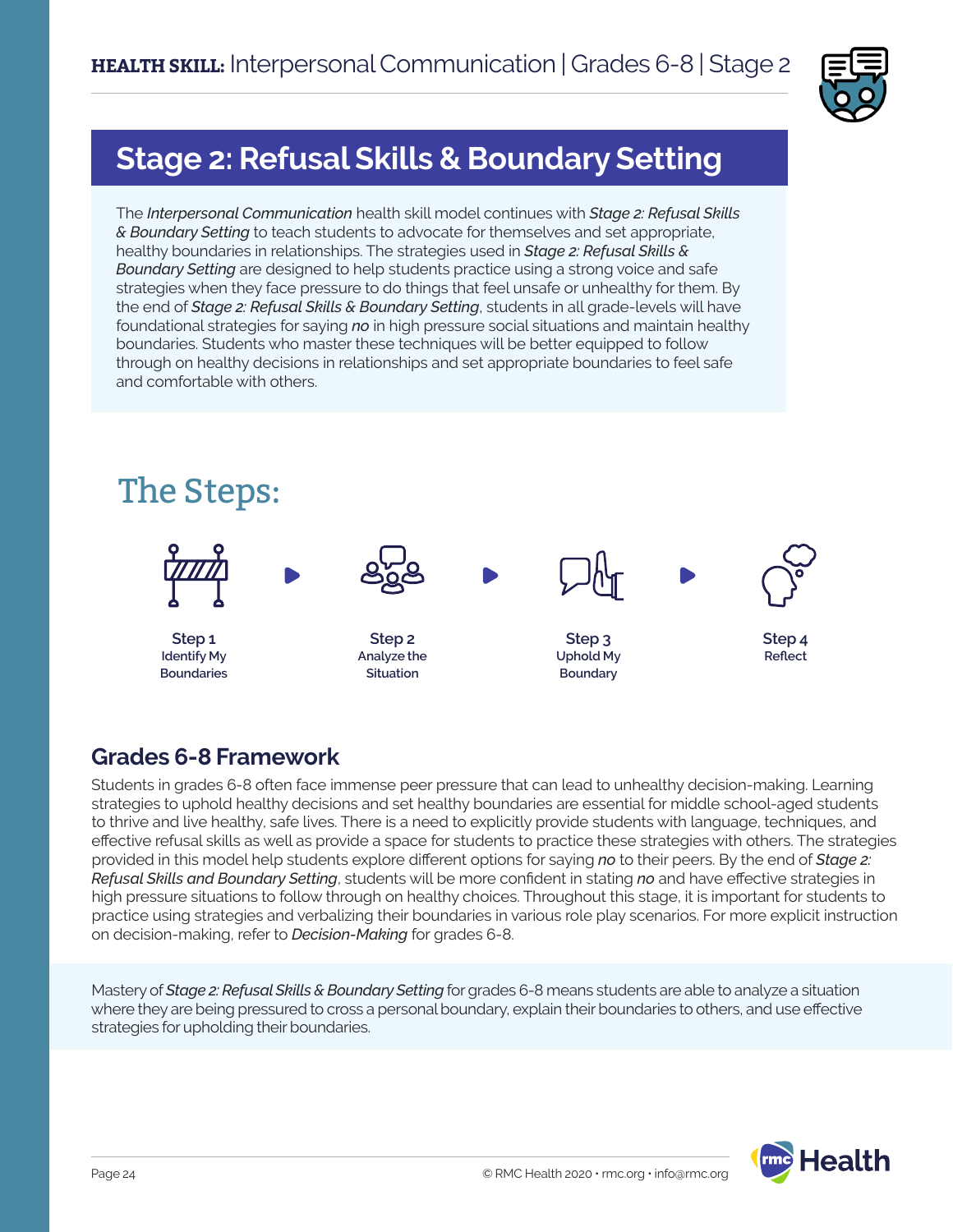

# **Stage 2: Refusal Skills and Boundary Setting**

# The Steps:



### **Step 1: Identify My Boundaries**

**Step Overview:** The first step for *Stage 2: Refusal Skills & Boundary Setting* is to spend time identifying personal boundaries. First, students need to understand what a boundary is and the different types of boundaries they can have (e.g. physical, emotional, behavioral). Once students understand the different types of boundaries, they spend time identifying their own boundaries, so they are more prepared to uphold these boundaries and/or say *no* in higher stakes situations. Use the steps for *Decision-Making* to guide students in deciding on personal boundaries and behaviors in which they do not wish to engage.

### **Sub Skill(s):**

- Define boundary
- Identify personal boundaries



### **Step 2: Analyze the Situation**

**Step Overview:** After students identify their boundaries, they move to upholding those boundaries in different situations. This step allows students to be aware in the moment when someone is pressuring them to do something they do not want to do. To prepare for this step, students should explore the power of peer pressure. Then, students should be given questions they can ask themselves to better analyze the situation, which will help them select the appropriate refusal/boundary setting skill in Step 3.

#### **Sub Skill(s):**

- Explain the power of peer pressure
- Analyze the time, place, and people

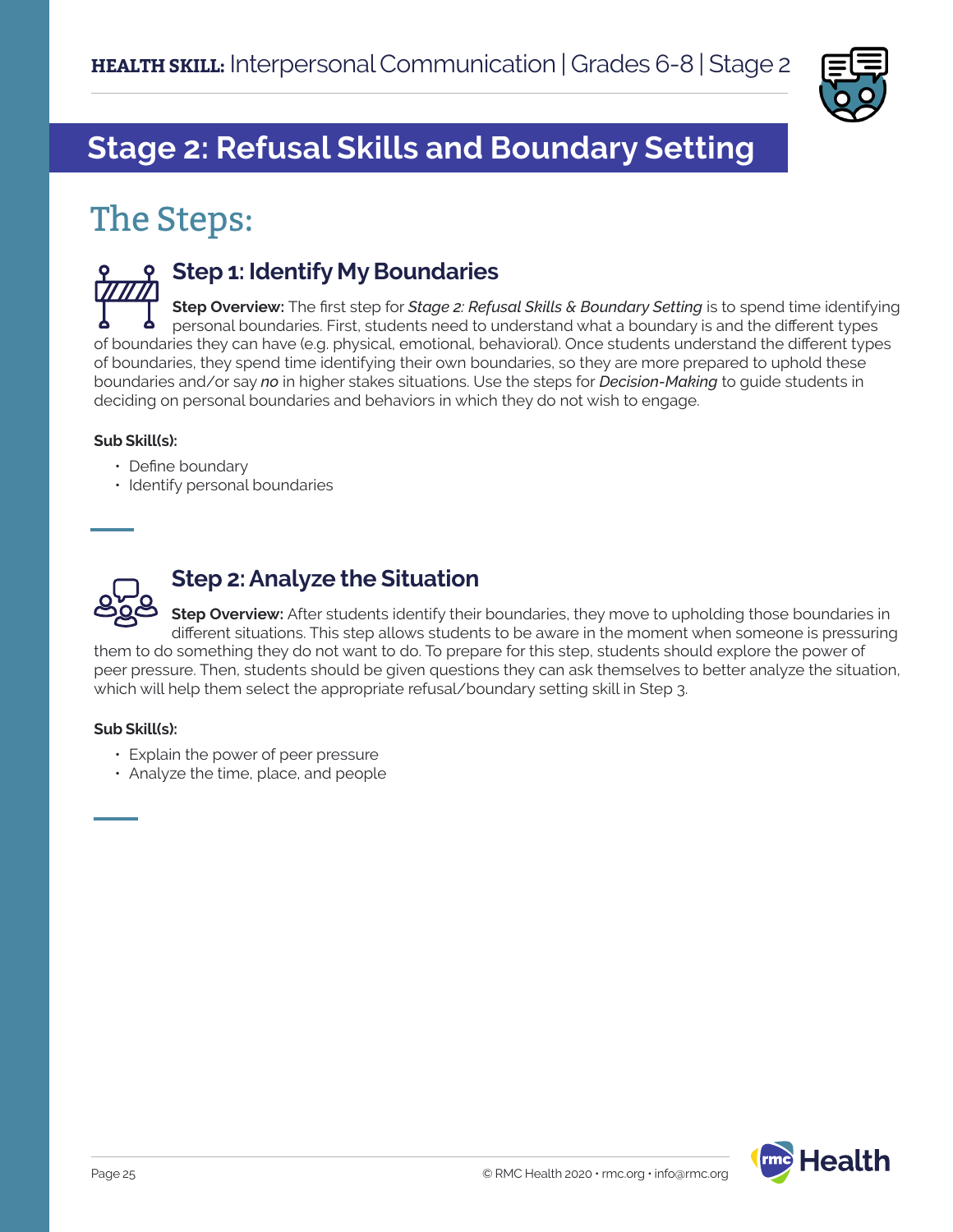

# **Step 3: Uphold My Boundary**

**Step Overview:** In Step 3, students learn how to communicate their boundary clearly in a situation where their boundary is being crossed. In addition to communicating their boundary, students should learn a variety of refusal/boundary setting skills to uphold the boundary in case they are not listened to or do not feel comfortable directly communicating their boundary.

### **Sub Skill(s):**

- Communicate boundary
- Use a refusal / boundary setting strategy
	- Say *no* firmly and loudly. Stand tall and be clear
	- Avoid or leave the situation
	- Suggest something different to do
	- Explain why it is a bad idea for you
	- Ignore the suggestion and change the subject
	- Make a joke or use humor
	- Politely decline
	- Seek help from a trusted adult



## **Step 4: Reflect**

**Step Overview:** Learning to reflect takes practice and intention. After an individual upholds a personal boundary, it is important to reflect on how they feel. It is possible that upon reflection, they will need to seek additional resources or help in case the situation comes up again in the future. Building time for students to reflect is crucial in developing metacognition, which supports health skills, *Self-Management and Advocacy for Self & Others.*

#### **Reflection Question(s):**

- Did I uphold my boundary? Why or why not?
- Who was trying to persuade me to do something I wasn't comfortable doing?
- What form of persuasion was hardest for me to resist?
- Which refusal/boundary setting skill(s) did I use?
- Which refusal/boundary setting skill(s) worked the best?
- Did the person respect my boundary? If not, how do I want to follow up?
- Based on how the situation resolved, how do I want the relationship with the person to change or stay the same?
- What do I want to remember next time I am pressured to do something unsafe or unhealthy?
- Do I need to seek help and support? If so, who should I go to?